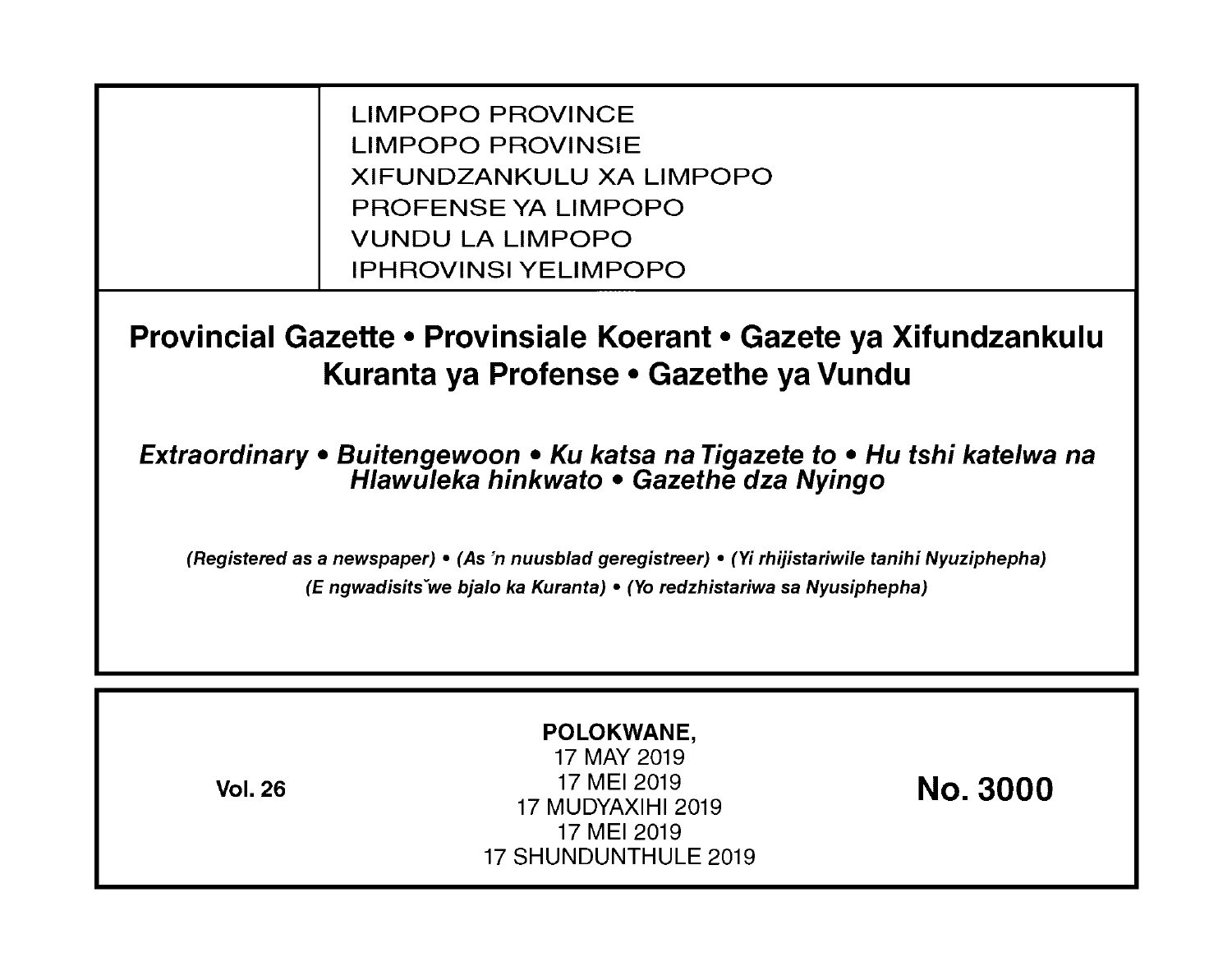# **CONTENTS**

|    |                                                                                                                                                                                            | Gazette<br>No. | Page<br>No. |
|----|--------------------------------------------------------------------------------------------------------------------------------------------------------------------------------------------|----------------|-------------|
|    | <b>PROVINCIAL NOTICES • PROVINSIALE KENNISGEWINGS</b>                                                                                                                                      |                |             |
| 80 | Fetakgomo Tubatse Local Municipality Land Use Management By-law, 2018: The Remaining Extent of the<br>farm Goudmyn 337-KT; and The Remaining Extent of Portion 6, of the farm Goudmyn      | 3000           |             |
| 80 | Fetakgomo Tubatse Plaaslike Munisipaliteit Grondgebruikbestuursverordening, 2018: Die Restant van die<br>plaas Goudmyn 337-KT; en Die Restant van Gedeelte 6, van die plaas Goudmyn 337-KT | 3000           |             |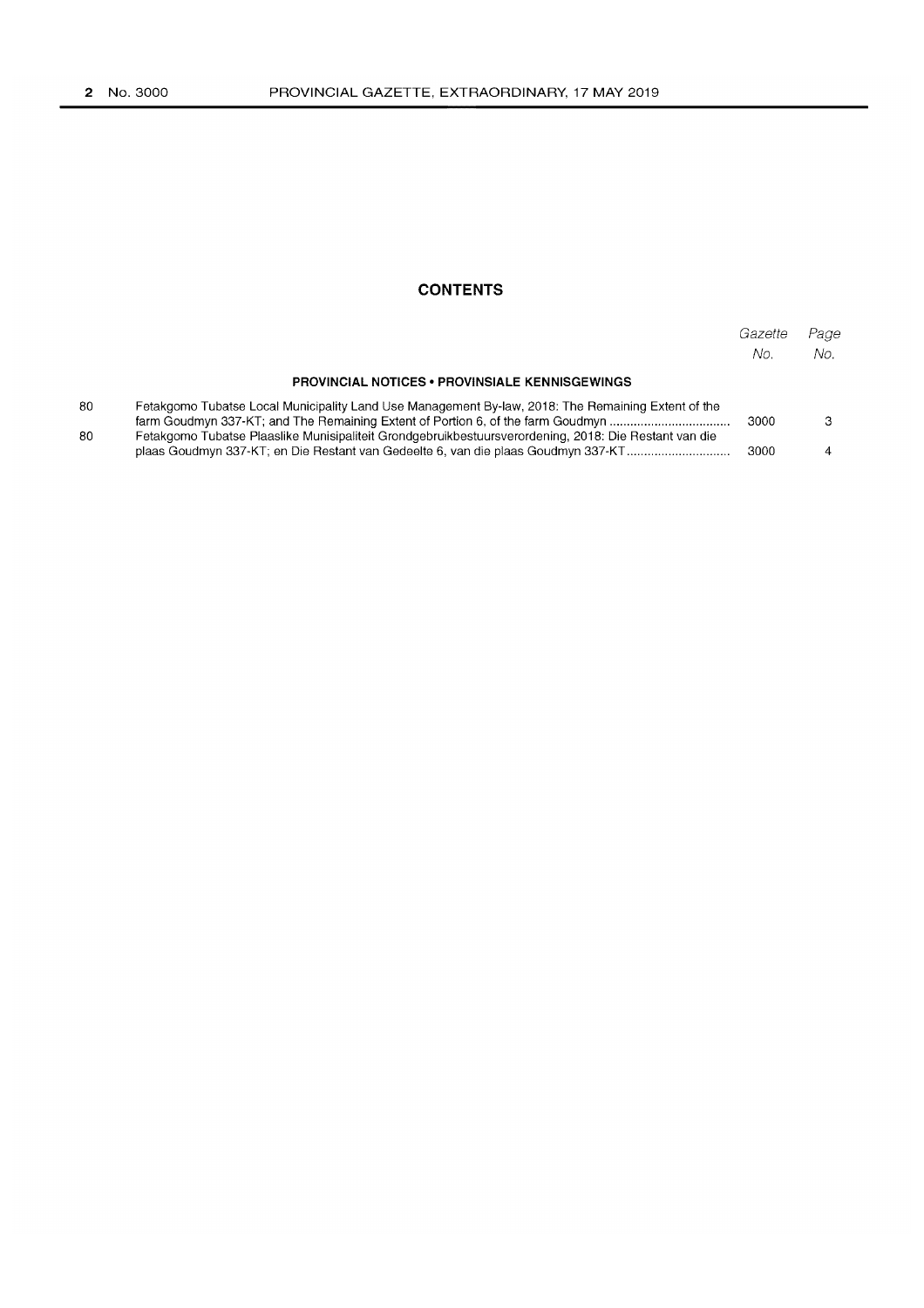# PROVINCIAL NOTICES • PROVINSIALE KENNISGEWINGS

## PROVINCIAL NOTICE 80 OF 2019

### NOTICE OF APPLICATION FOR SUBDIVISION AND CONSOLIDATION IN TERMS OF SECTIONS 65(1)(b), 71(1)(ii) AND 93(2)(a) AND RELATED SECTIONS OF THE FETAKGOMO TUBATSE LOCAL MUNICIPALITY LAND USE MANAGEMENT BY-LAW, 2018

I, Jaco Peter Ie Roux of Afriplan CC, being the authorised agent of the owner of:

# The Remaining Extent of the farm Goudmyn 337-KT (±1996,3ha); and

The Remaining Extent of Portion 6 of the farm Goudmyn 337-KT (±854ha)

hereby give notice in terms of Sections 65(1)(b), 77(1)(ii) and 93(2)(a) and related Sections of the Fetakgomo Tubatse Local Municipality Land Use Management By-law, 2018 read with the Spatial Planning and Land Use Management Act, 2013 (Act 16 of 2013), that I have applied to the Fetakgomo Tubatse Local Municipality for:

- the subdivision of the Remaining Extent of the farm Goudmyn 337-KT and the Remaining Extent of Portion 6 of the farm Goudmyn 337-KT; and
- The consolidation of the subdivided portion of the Remaining Extent of the farm Goudmyn 337-KT (±117,6ha) and the subdivided portion of the Remaining Extent of Portion 6 of the farm Goudmyn 337-KT (±177,9ha),

in order to create one property (±295,5ha) for purposes of accommodating the existing smelter and related activities on one single portion.

Particulars of the application will lay for inspection during normal office hours at the office of the Executive Manager Development Planning Directorate, Fetakgomo Tubatse Local Municipality, 1 Kastania Street, Burgersfort for a period of 30 from from 10 May 2019 (date of first notice).

Objections to or representations in respect of the application must be lodged with or made in writing to the Executive Director, Development Planning Directorate at the above address or at PO Box 206, Burgersfort 1150 within a period of 30 days from 10 May 2019 (last day for comment being 10 June 2019). Any person who cannot write, may during office hours, attend the Office of the Executive Director, where an official will assist that person to lodge comment. Details of agent: Afriplan CC, PO Box 786, Ermelo 2350. Tel: 013 282 8035 Fax: 013 243 1706. E-mail: jaco@afriplan.comlvicky@afriplan.com